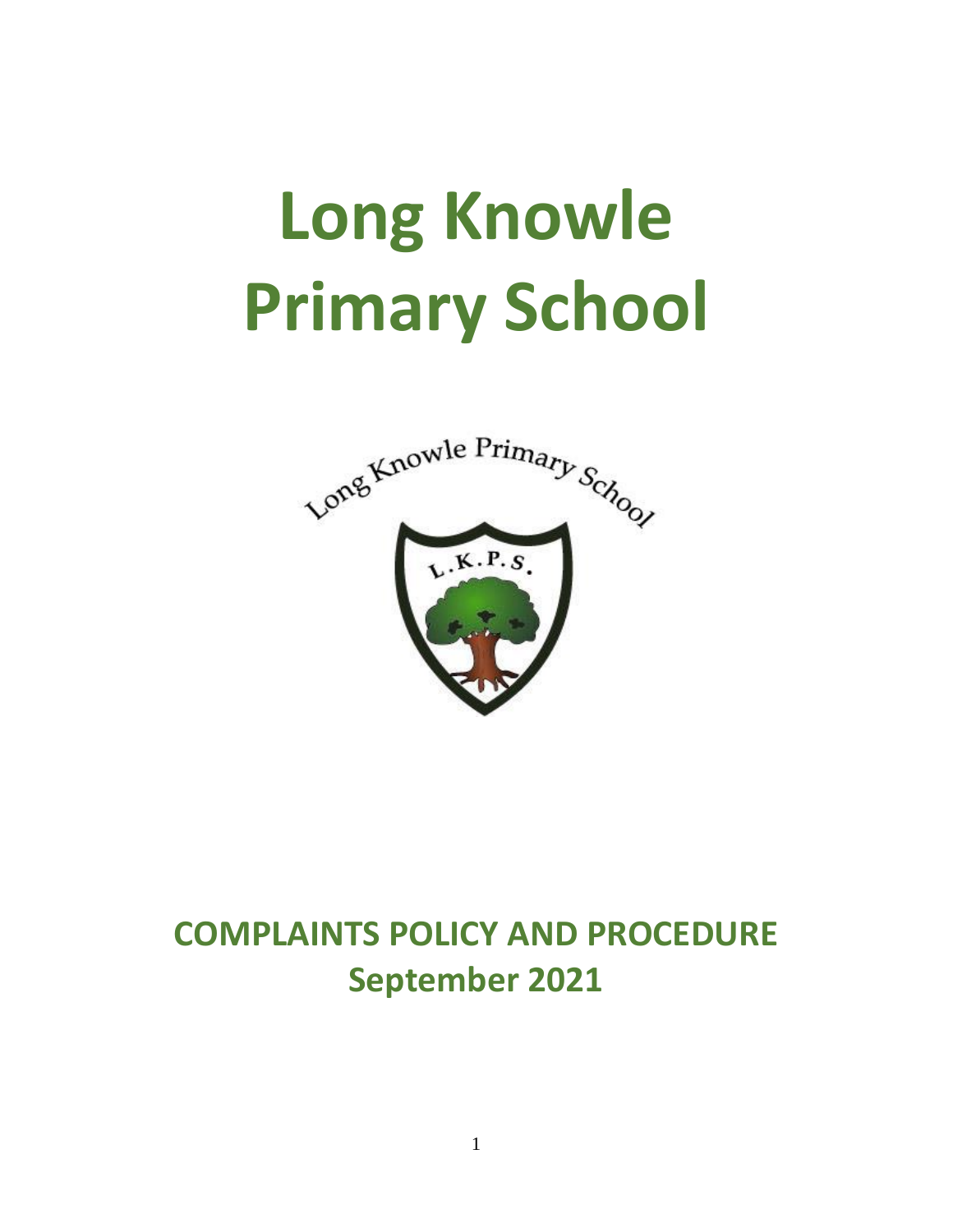#### **LONG KNOWLE PRIMARY SCHOOL COMPLAINTS POLICY AND PROCEDURE**

#### **INTRODUCTION**

The Governing Body of Long Knowle Primary School adopted this Complaints Policy and Procedure at the Full Governing Body Meeting on 8.11.18. The aim of this policy is to resolve a complaint or issue of concern as informally as possible and to move to formal procedures only as a last resort.

Each stage of the procedure might require more than one meeting to resolve the issue, only proceeding to the next stage when one or other (or both) sides cannot reach agreement.

Parents who wish to proceed to Stage Two will have access to the Chair of Governors. It is important that other governors are not involved at this stage unless it is absolutely necessary. The reason for this is the matter has to be taken to the Governors' Complaints Panel. Because he/she will almost certainly have been involved from the outset, the Chair of Governors will not be a member of the Complaints Panel.

#### **RATIONALE**

Long Knowle Primary School aims to be a place where mutual respect of all children and adults in the school community is obvious at all times.

The main purposes of the complaints procedure are:

- to resolve problems;
- to give parents a means to raise issues of concern and have them addressed.

This procedure is intended to allow parents or other stakeholders to raise a concern or complaint relating to the School, or the services that it provides. The underlying principle is that concerns ought to be handled, if at all possible, without the need for formal procedures.

The member of staff with responsibility for the operation and management of the School Complaints Procedure is known as the School's 'Complaints Coordinator'. The Complaints Coordinator at Long Knowle Primary School is the Head Teacher.

The Governing Body's Complaints Procedure does not replace the arrangements for dealing with certain types of complaint that fall outside the remit of the Governing Body's Complaints Procedure. A number of other procedures already exist:

- Admissions Procedures;
- Child Protection Procedures;
- Staff Grievance and Disciplinary Procedures;
- Exclusions Procedures;
- Special Educational Needs Procedures;
- Procedures for querying public examination results.

An **anonymous** concern or complaint will not be investigated under this procedure, unless there are exceptional circumstances.

To enable a proper investigation, concerns or complaints should be brought to the attention of the school as soon as possible. In general, any matter raised more than 3 months after the event will not be considered.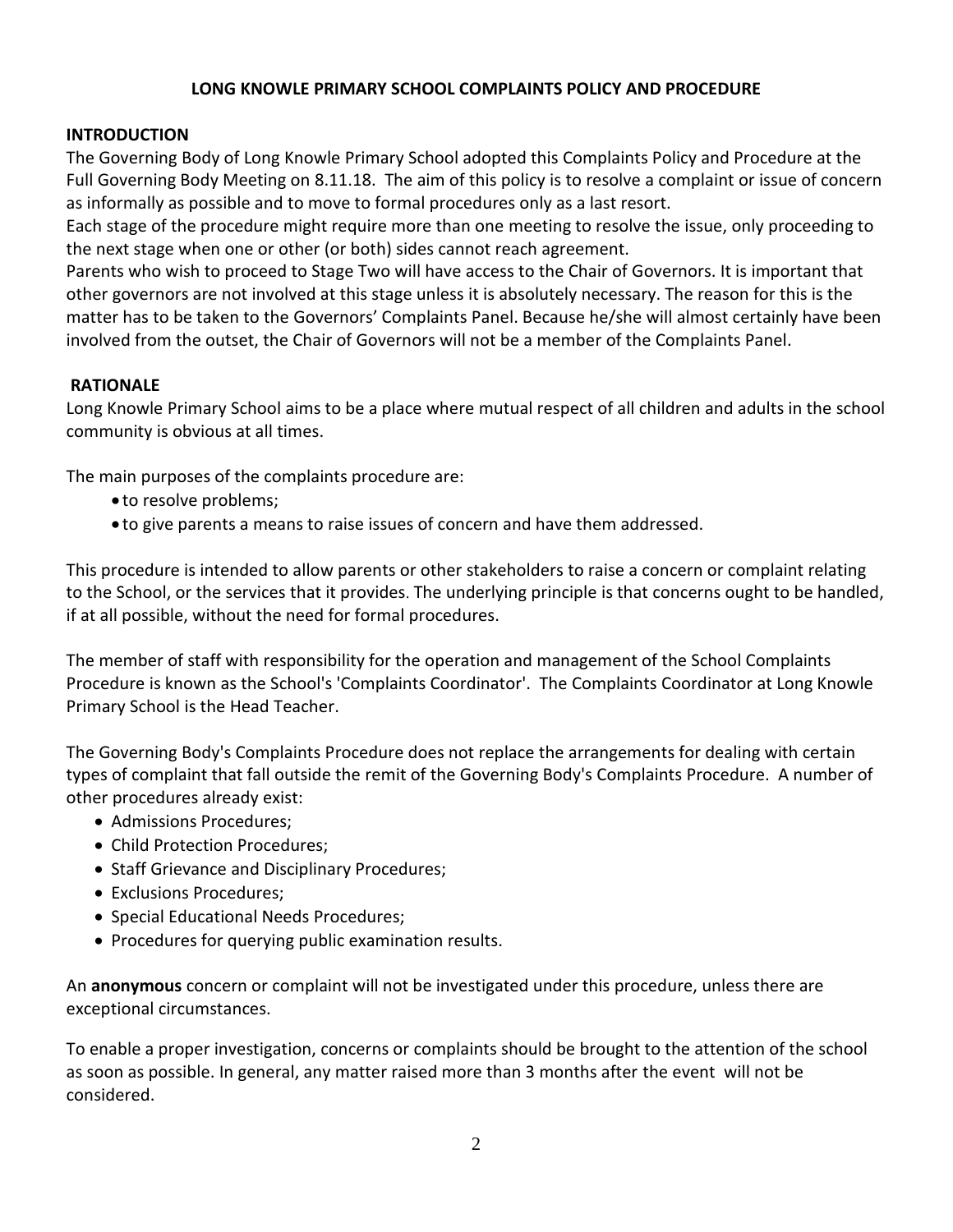#### **Stages of Complaint**

#### **Stage 1**

#### **Initial concerns**

- 1.1 In most cases a staff member will receive the first approach, as an **expression of concern** and it will be resolved at this level. The person with the concern or complaint may be referred to another member of staff at this point for advice or support. This may be to a more senior member of staff.
- 1.2 The Governing body wishes to state clearly to all parents that complaints and concerns must be expressed to the appropriate member of staff in a polite, reasonable and courteous manner. If staff are approached aggressively, threatened or verbally abused, the school has a right to have a 'Section 547' notice served. The Governing Body reserves the right to ban the perpetrator totally from the premises and police would be notified in the case of defiance.
- 1.3 Such expressions of concern will be logged by staff members on a blue 'concerns' form (see appendix); these will be shared with the Head Teacher and/or Deputy/Assistant Heads; these logs will be held centrally by the Complaints Coordinator.

#### . **Formal procedures**

Formal procedures only need to be invoked when initial attempts to resolve the issue are unsuccessful and the person raising concerns remains dissatisfied and wishes to take the matter further.

#### **THE FORMAL COMPLAINTS PROCEDURE**

#### **Stage 2 - complaint heard formally by the Head Teacher (Complaints Coordinator)**

- 2.1 Where a matter is more serious, or else an informal approach has failed to resolve the issue, it may be raised formally as a complaint. This should be done in writing (see appendix). On receipt of the complaint the School will normally arrange a meeting with the complainant to clarify details of their concerns and of the resolution that is being sought.
- 2.2 The Head Teacher will seek to resolve the complaint/concern by meeting with the complainant and investigating the complaint.
- 2.3 Where the complaint concerns the Head Teacher, the Head Teacher will refer the complaint to the Chair of Governors. The Chair (or nominee) will then conduct Stage 2. (Where the complaint is against the Chair of Governors, the Vice Chair of Governors (or nominee) will then conduct Stage 2.
- 2.4 The complainant will be given a written outcome of the investigation within 10 working days.

If following Stage 2 the complainant is not satisfied with the way his/her complaint has been handled, the complainant can request a meeting with the Chair of Governors. This request must be made in writing and submitted to the School Administrator. Alternatively the complainant can submit a written complaint to the Chair. This should also be submitted to the School Administrator.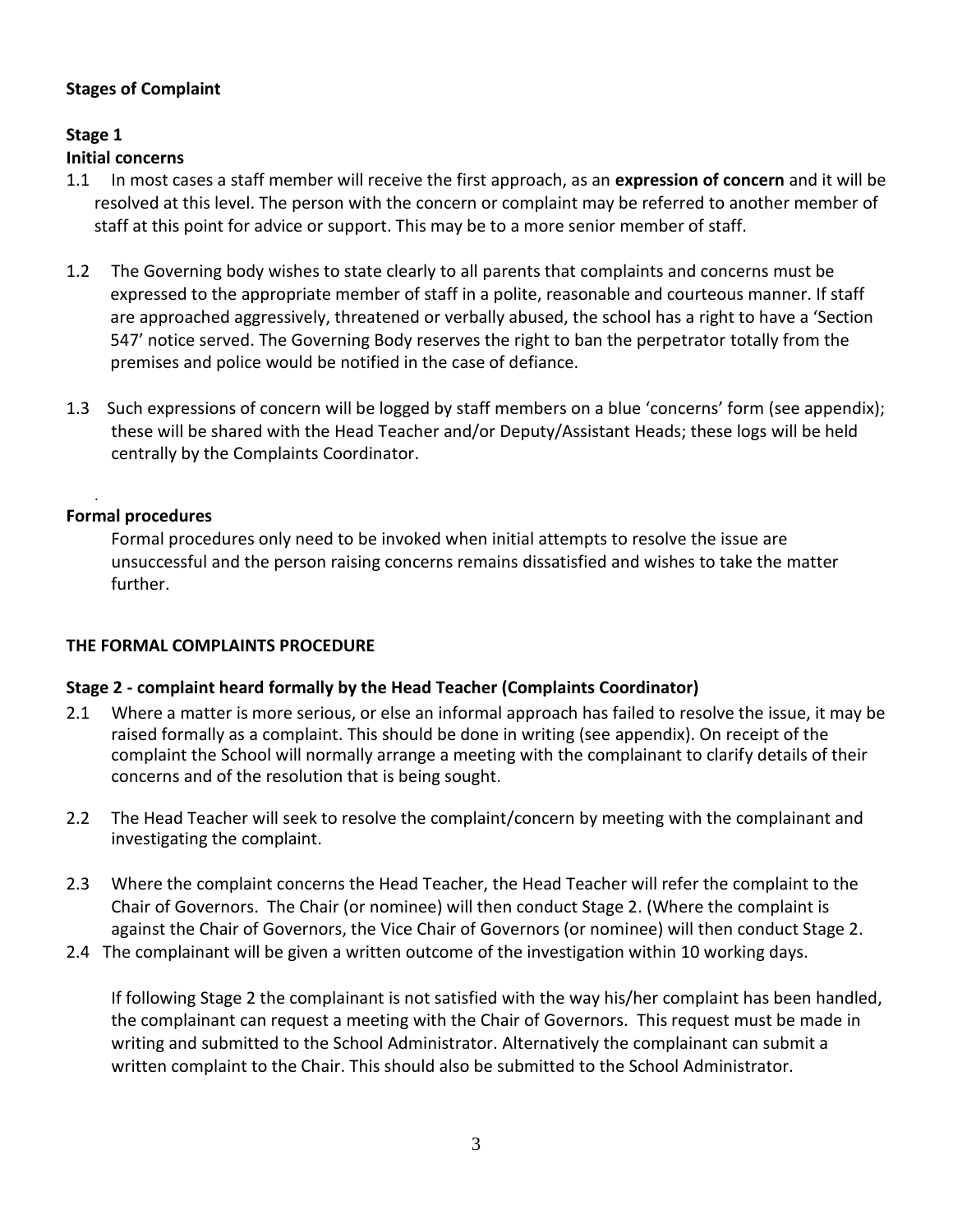#### **Stage 3 - Complaint heard by the Chair of Governors**

- 3.1 The complainant should provide written details to the Chair of Governors giving details of the complaint. This will be a copy of the original complaint form (see 2.1)
- 3.2 The Chair will acknowledge receipt of the complaint.
- 3.3 Following investigation, the Chair will write to the complainant with the outcome of the investigation, usually within 10 working days. If the investigation is likely to take longer, the complainant will be informed.
- If following Stage 3 the complainant is not satisfied with the way his/her complaint has been handled, the Chair of Governors will convene a meeting of the Governing Body Complaints Panel to meet with the complainant to seek further clarification. Neither the Chair nor Headteacher can be part of this Complaints Panel.

#### **Stage 4 - Complaint heard by the Governors Complaints Panel**

- 4.1 The Governors Complaints Panel hearing is the last school-based stage of the Complaints Procedure.
- 4.2 Individual complaints will not be heard by the whole Governing Body at any stage, as this could compromise the impartiality of any other panel set up under any other procedure.
- 4.3 The panel may consist of between three and five members of the Governing Body. The Head Teacher and Chair of Governors should not be members of this panel, which must be independent and be impartial. The panel should elect their own Chair and appoint a clerk.
- 4.4 The complainant will be invited by letter to attend a meeting of the Complaints Panel.

#### **Remit of the Complaints Panel**

- 4.5 The panel can:
	- dismiss the complaint in whole or in part:
	- uphold the complaints in whole or in part;
	- decide on the appropriate action to be taken to resolve the complaint;
	- recommend changes to the school's systems or procedures to ensure that problems of a similar nature do not recur.
- 4.6 It is important that the Appeal Panel is independent and impartial and that it is seen to be, so no governor may sit on the panel if they have had a prior involvement in the complaint or in the circumstances surrounding it.
- 4.7 The aim of the hearing, which will be held in private, will be to resolve the complaint, where appropriate, and achieve reconciliation between School and the complainant. However, it is recognised that the complainant might not be satisfied with the outcome if the hearing does not find in their favour.
- 4.8 The Panel Chair will ensure that the proceedings are as welcoming as possible. Care will be taken to ensure that the layout of the room is informal and not adversarial in tone.
- 4.9 Governors sitting on the panel will have been informed about the School's Complaints Procedure.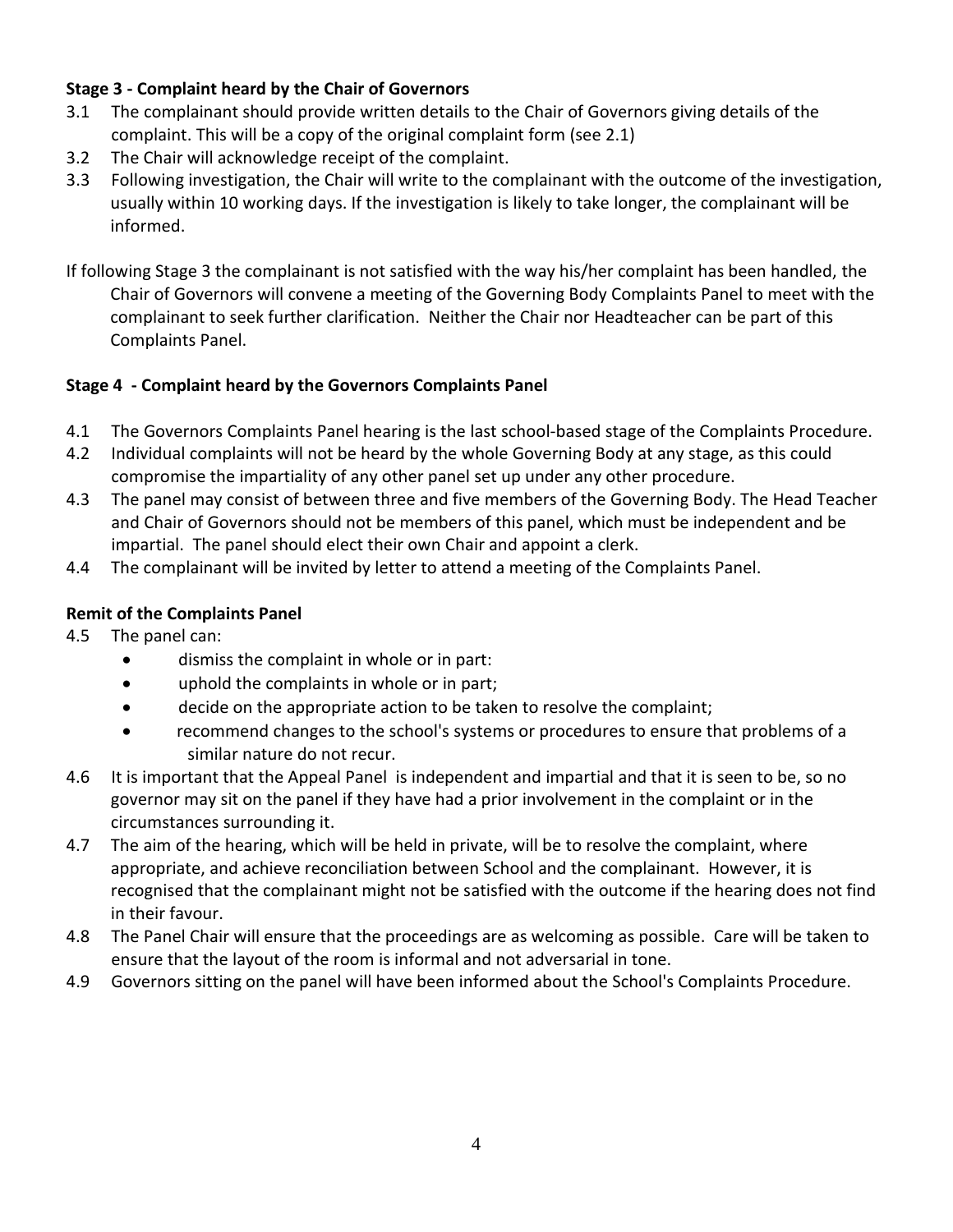#### **Roles and responsibilities**

- 4.10 The role of the **Chair of the Governing Body** will be to ensure that:
	- The correct procedure has been followed;
	- If a hearing is appropriate, notify the clerk to arrange the panel;
	- The relevant HR provider has been informed if a staffing issue has been identified.
- 4.11 The school will ensure the panel meeting will be clerked. The role of the **Clerk** will be to:
	- set the date (within 20 working days), time and venue of the hearing, ensuring that the dates are convenient to all parties and that the venue and proceedings are accessible;
	- collate all written material and send it to the parties 10 working days in advance of the hearing;
	- meet and welcome the parties as they arrive at the hearing;
	- record the proceedings;
	- notify all the parties of the panel's decision.
- 4.12 The role of the **Chair of the Panel** will be to ensure:
	- The remit of the Panel is explained to the parties and each party has the opportunity to put their case without undue interruption;
	- the issues are addressed;
	- parents and others who may not be used to speaking at such a hearing are put at their ease; and, are encouraged to bring someone as support;
	- the hearing is conducted in an informal manner with each party treating the other with respect and courtesy;
	- the Panel is open minded and acting independently;
	- no member of the Panel has a vested interest in the outcome of the proceedings or any involvement in an earlier stage of the procedure;
	- each side is given the opportunity to state their case and ask questions;
	- written material has been supplied by all parties;
	- if a related issue arises at the hearing it would be useful to give all parties the opportunity to adjourn to consider the related issue and then comment on it;
	- new issues raised in the hearing should be dealt with separately from this Panel meeting;

#### **Checklist for Panel hearing**

- 4.13 The Panel will take account of the following points:
	- the hearing is as informal as possible;
	- witnesses are only required to attend for the part of the hearing in which they give their evidence;
	- after introductions, the complainant is invited to explain their complaint;
	- the Head Teacher, or other presenter nominated by the Chair, may question both the complainant and the witnesses after each has spoken;
	- the Head Teacher, or other presenter nominated by the Chair, is then invited to explain the School's actions and be followed by the school's witnesses;
	- the complainant may question both the Head Teacher, or other presenter nominated by the chair, and the witnesses after each has spoken;
	- the Panel may ask questions at any point;
	- the complainant is then invited to sum up their complaint;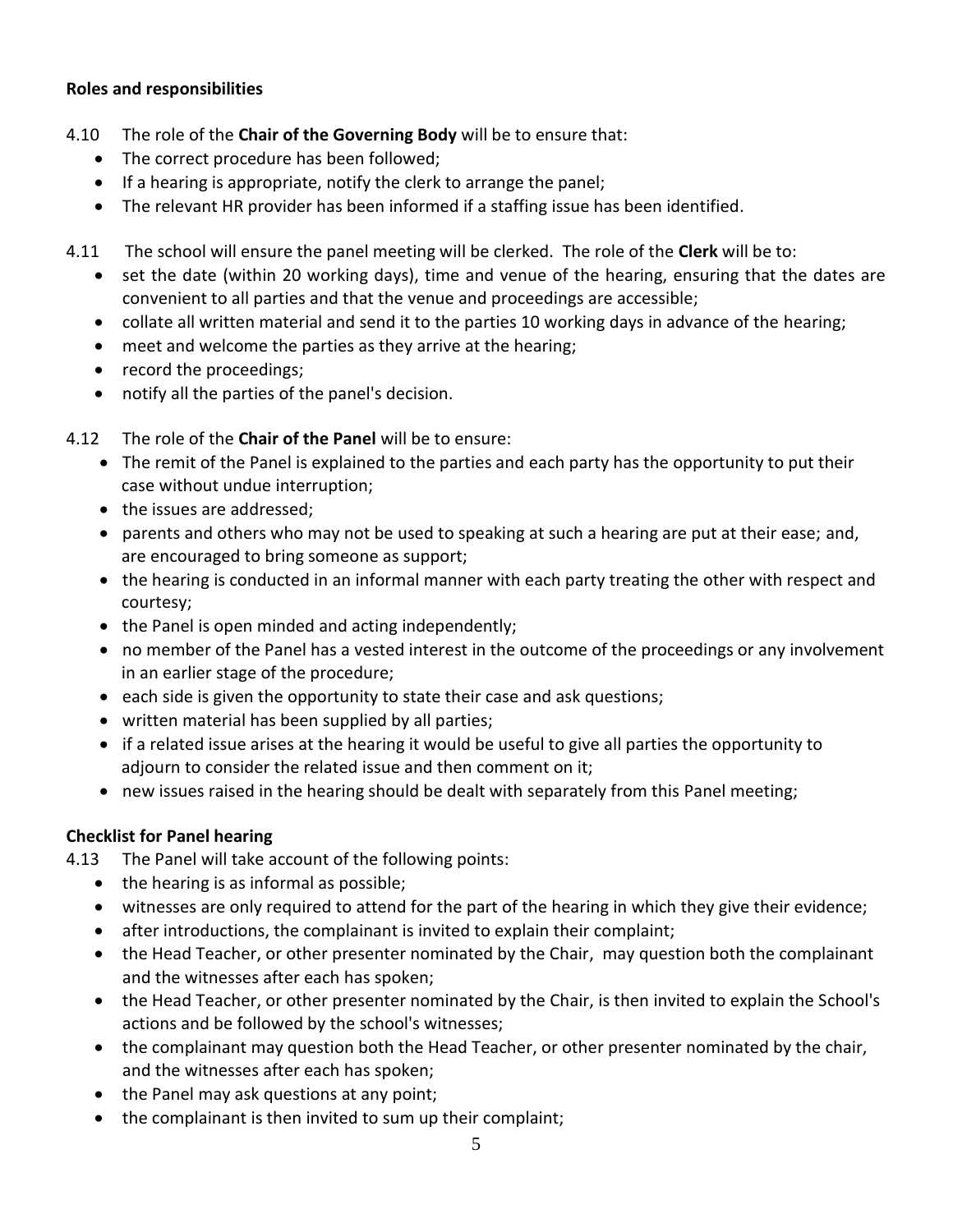- the Head Teacher is invited to sum up the school's actions and response to the complaint;
- the Chair explains that both parties will hear from the Panel within 5 working days.
- both parties leave while the Panel decides on the issues.

#### **Notification of the Panel's decision**

- 4.14 The Chair of the Panel will ensure that the complainant is notified of the Panel's decision, in writing, with reasons clearly defined in plain English, within 5 working days of the meeting.
- 4.15 In case the complainant is not satisfied that the Complaints Procedures were conducted properly and fairly they should contact the Department for Education for further advice.

Date: September 2021

**This policy was adopted by the Full Governing Body on 8.11.18 To be reviewed annually by the Full Governing Body – next review September 2022**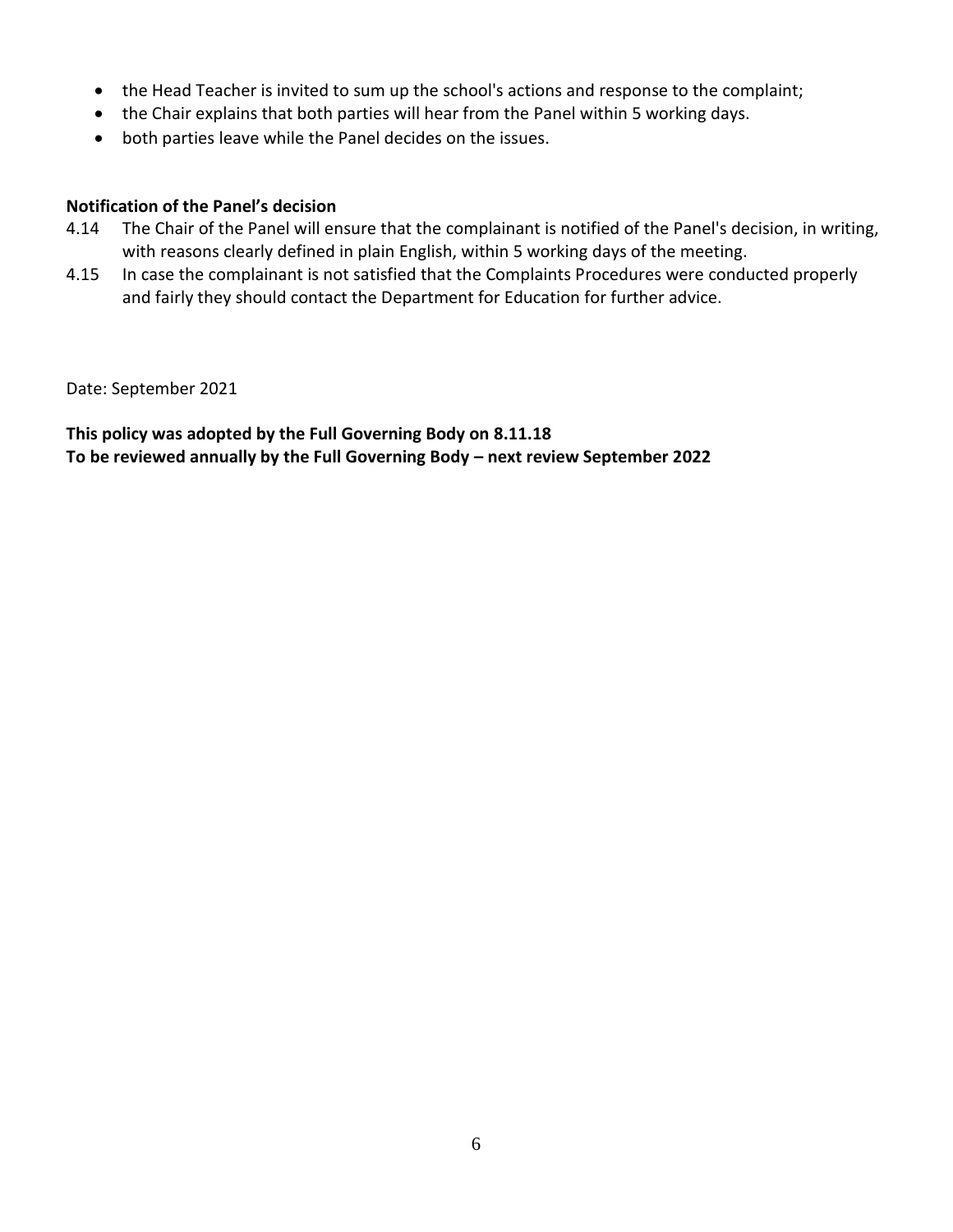## **Long Knowle Primary School**



## **Informal Concern Log (Stage 1)**

| Parent' name                              |  | Child's name           |         |  | Year group<br>Date |  |  |
|-------------------------------------------|--|------------------------|---------|--|--------------------|--|--|
|                                           |  |                        |         |  |                    |  |  |
| Complaint made to:                        |  |                        | Signed: |  |                    |  |  |
|                                           |  |                        |         |  |                    |  |  |
| Brief details of complaint:               |  |                        |         |  |                    |  |  |
|                                           |  |                        |         |  |                    |  |  |
|                                           |  |                        |         |  |                    |  |  |
|                                           |  |                        |         |  |                    |  |  |
| Staff response/action taken, and by whom? |  |                        |         |  |                    |  |  |
|                                           |  |                        |         |  |                    |  |  |
|                                           |  |                        |         |  |                    |  |  |
|                                           |  |                        |         |  |                    |  |  |
| Outcome:                                  |  | Outcome:               |         |  |                    |  |  |
| Complaint resolved                        |  | Complaint referred to: |         |  |                    |  |  |
| Referral:                                 |  |                        |         |  | Signed:            |  |  |
| Parent seen                               |  |                        |         |  |                    |  |  |
| Date/Time                                 |  |                        |         |  |                    |  |  |
| Action taken                              |  |                        |         |  |                    |  |  |
|                                           |  |                        |         |  |                    |  |  |
|                                           |  |                        |         |  |                    |  |  |
|                                           |  |                        |         |  |                    |  |  |
| Outcome:                                  |  |                        |         |  |                    |  |  |
|                                           |  |                        |         |  |                    |  |  |
|                                           |  |                        |         |  |                    |  |  |